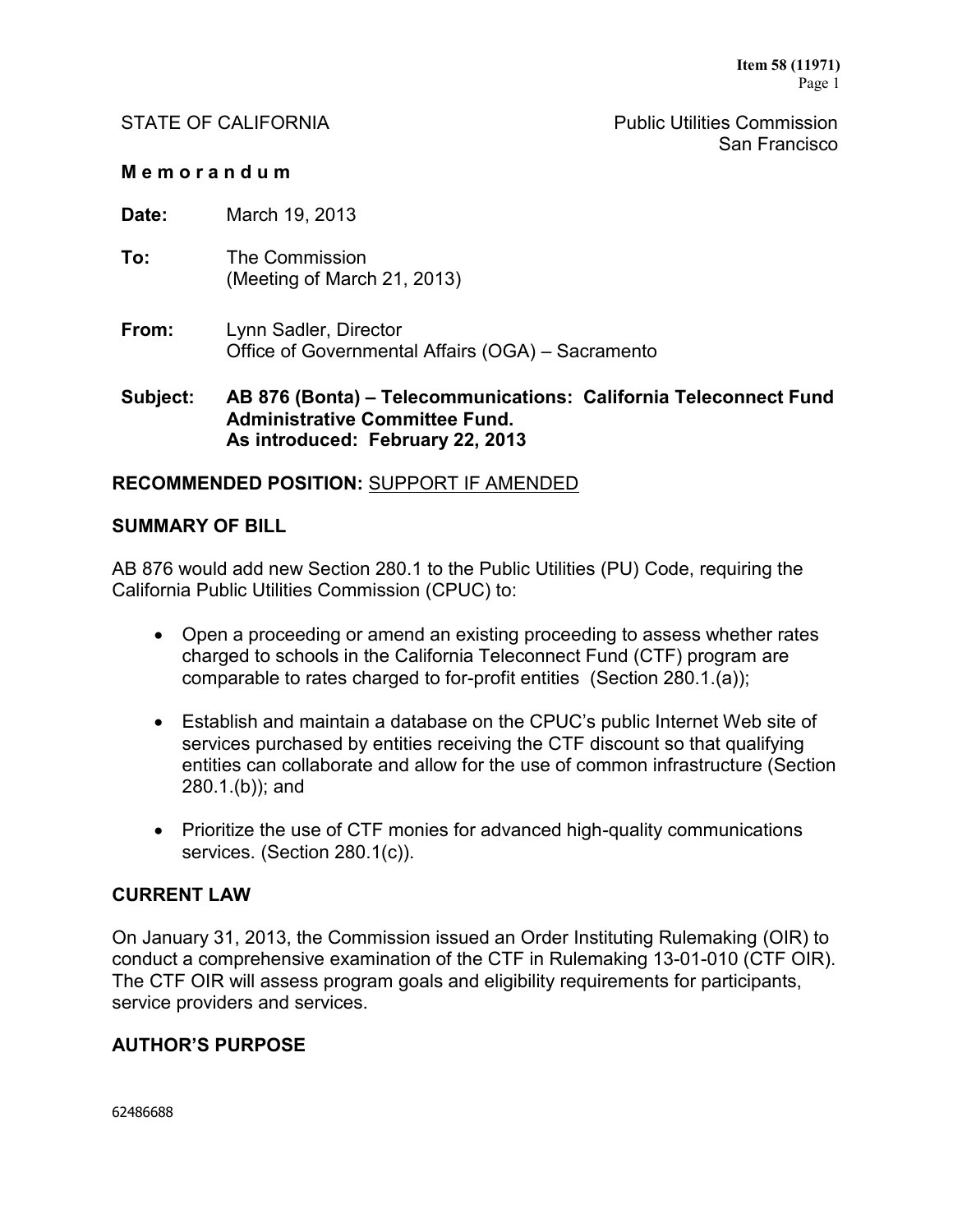According to the author's office, the goal of the bill is to help ensure that the funds in the CTF are being used for efficient procurements and to prioritize procuring high-tech services over the maintenance of existing and previous technology.

# **DIVISION ANALYSIS**

# Section 280.1. (a)

A proceeding to compare rates for schools versus for-profit entities can be incorporated into the existing CTF OIR, which is undertaking an all-inclusive review of the CTF program. It should be noted that:

- 1) Most schools also receive the federal E-rate discounts, which require a competitive procurement process. Information provided under the E-rate discount program may address some of the concerns that may be underlying this section.
- 2) It is not clear whether the CPUC has authority to obtain data on for-profit entities from non-CPUC regulated providers, such as VOIP providers. See Legal Section for further information.
- 3) Comparison of rates paid by schools versus those paid by for-profit entities may be difficult because both can contract for a package of varying and complex communication services. The price of any one service in the package, CTF-eligible or not, may vary depending on the other services in the package as well as the terms and conditions of the contract.

# Section 280.1. (b)

Today's CPUC's CTF website lists all approved CTF entities. However, it does not list the services used by each participant nor does the CPUC collect this information on routine on-going basis. While it is technically feasible to implement Section 280.1(b), it would require significant additional resources beyond those that exist today. It should also be noted that it is not always transparent from the service name, what the service is because carriers can have different names for the same service. Additionally, development of new protocols on how multiple CTF-eligible entities can share resources may be needed. Also see Legal Section for further information.

# Section 280.1. (c)

As part of the Commission's long-standing policy, the CTF program is implemented on a technology neutral basis. Currently, the program does not prioritize discounts based on service, service providers, or customers, albeit there is a cap on community college discounts. The prioritization of services could be addressed in the pending CTF OIR.

However, the specific impact of this section is difficult to assess because AB 876 is ambiguous with respect to the prioritization process as well as the definitions of advanced high quality communication services and legacy communications services. These issues should be addressed in the OIR if this bill is enacted.

62486688 If advanced high quality communications services are primarily services not regulated by the CPUC, then giving priority to these services would mean more of the CTF budget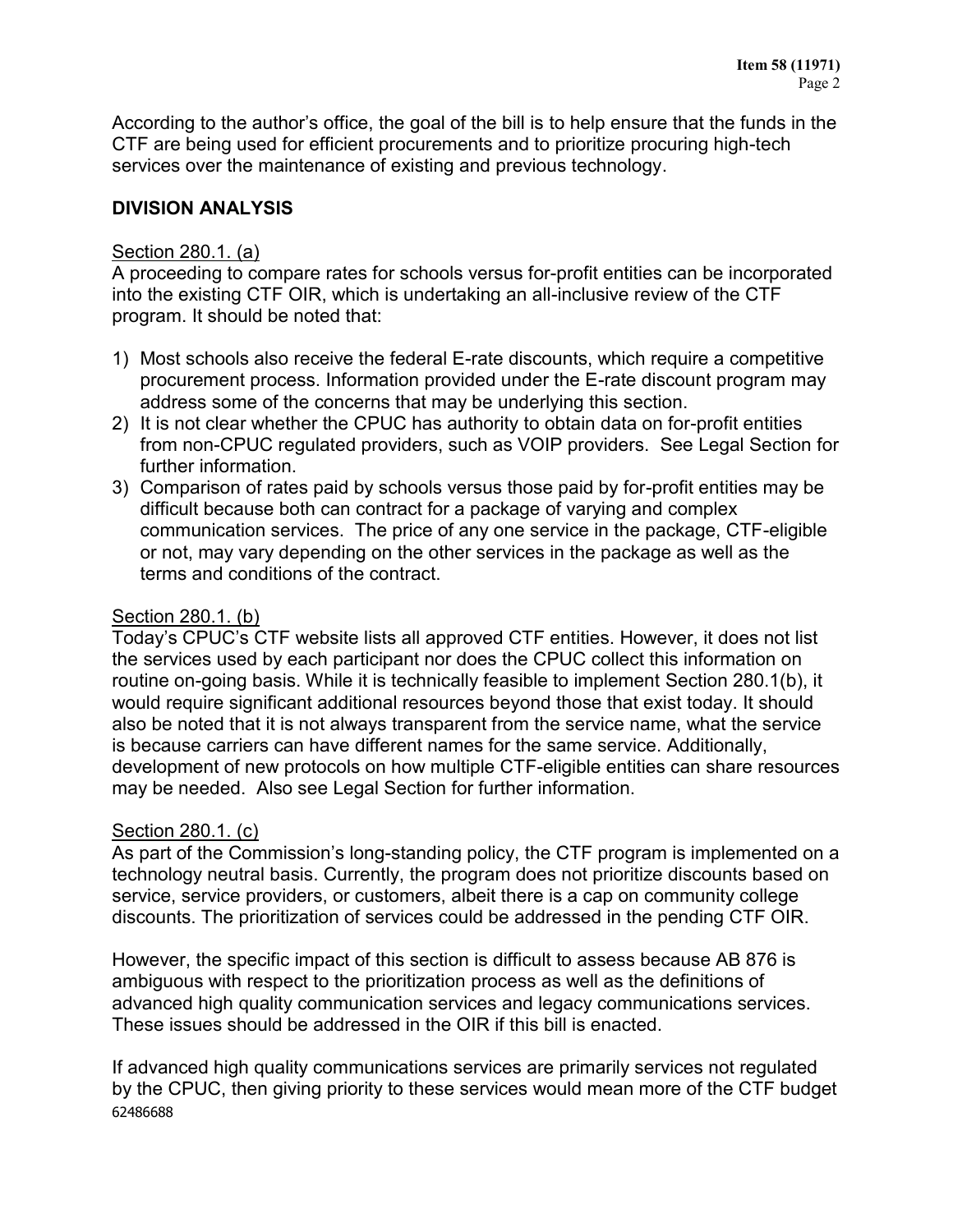being allocated to services that are not under the purview or jurisdiction of the Commission.

# **SAFETY IMPACT**

The safety of Californians is not expected to change with AB 876.

# **RELIABILITY IMPACT**

Service reliability is not expected to change with AB 876.

# **RATEPAYER IMPACT**

Assuming that the billing and technical issues associated with sharing arrangements are resolved, in general, costs to ratepayers are expected to decrease because there would be less demand for CTF subsidized services since eligible entities would be sharing resources rather than each entity obtaining their own CTF discounted service.

# **FISCAL IMPACT**

Additional PYs would be needed to create and maintain a database of participants and the services they use. The PYs would work with carriers on what data and associated format are needed, the appropriate protocols that should be used to receive the data, and checking the integrity and consistency of the data.

# Start-up Costs

- 1.0 Two-year limited- term Senior Information Systems Analyst (Specialist) to design a web portal or other mechanism to receive data from carriers and post on website
- 1.0 Two-year limited-term PURA III to work with programmer and carriers on structuring the database and assuring consistency across carriers.

The Costs for the 2 limited term employees would be \$207,620 per year.

### On-going Costs

0.25 Senior Information Systems Analyst (Specialist) to maintain the database

0.50 PURA I to check the integrity of the data as well as analyzing the data

Additionally, one new PU Counsel III would be needed to assist staff with obtaining the information that would be required by Section 280.1(b), to monitor, and to ensure compliance by the program participants.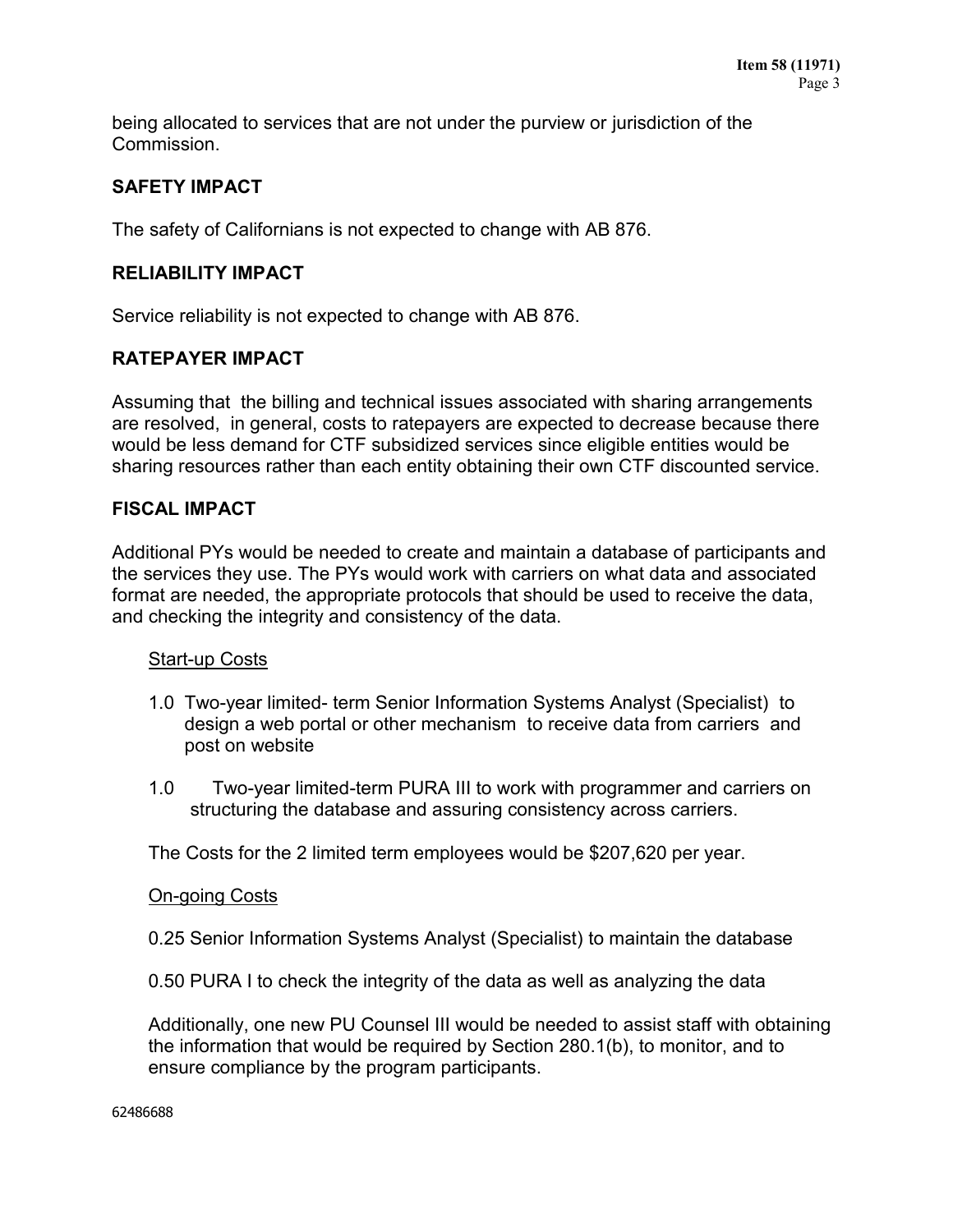On-going staff costs would be \$219,983 per year.

## **ECONOMIC IMPACT**

To the extent that sharing of CTF services results in a smaller draw from the eligible entities on the CTF fund, the surcharge would be lower. This in turn would provide ratepayers additional disposal income for other purchases or savings, which could contribute to the economy. However, it is not clear there would be a material impact because the CTF surcharge is 0.59%, i.e. 59 cents for \$100 in intrastate communication charges.

## **LEGAL IMPACT**

### Section 280.1(b)

PU Code section 2891 limits telephone corporation disclosure of a variety of residential customer information (e.g. personal financial information, calling patterns etc.), in the absence of the residential customer's consent. PU Code Section 588 also limits disclosure of certain telephone customer information, the disclosure of which might be considered an unwarranted invasion of privacy. The bill's language is unclear and vague as to the types of information that would be required to be disclosed to the public.

The bill should be amended to clarify that it is not intended to require public disclosure or posting of information concerning residential customers that is subject to existing statutes restricting public disclosure (e.g. PU Code Section 2891), or telephone customer information subject to other statutory restrictions on disclosure, but is intended, notwithstanding any other provisions of law, to make available to the public information concerning the communications services purchased by qualifying schools, etc., that are not residential customers, in order to allow such entities to collaborate and use common infrastructure to reduce costs, etc. The bill should also be amended to clarify whether or not the specific per service or per unit of service costs should be included in the database.

### Section 280.1(c)

For CTF as well as other public programs, the Commission has a long-standing policy of administering the program on a technologically neutral basis. It is unclear whether the author intends, by this section, to change that policy or just to provide preferential funding for higher speed services. In setting the budget for the program, the Commission has set the budget to permit funding of all possible claims regardless of technology. Therefore, we do not limit participation in the program or prioritize discounts among customers or providers.

Further, the CPUC cannot compel any service provider to offer broadband services as part of the CTF. Nor can the CPUC set rates for broadband Internet access services. The CPUC also cannot compel providers to offer broadband Internet access service at any kind of subsidized rate. States are pre-empted from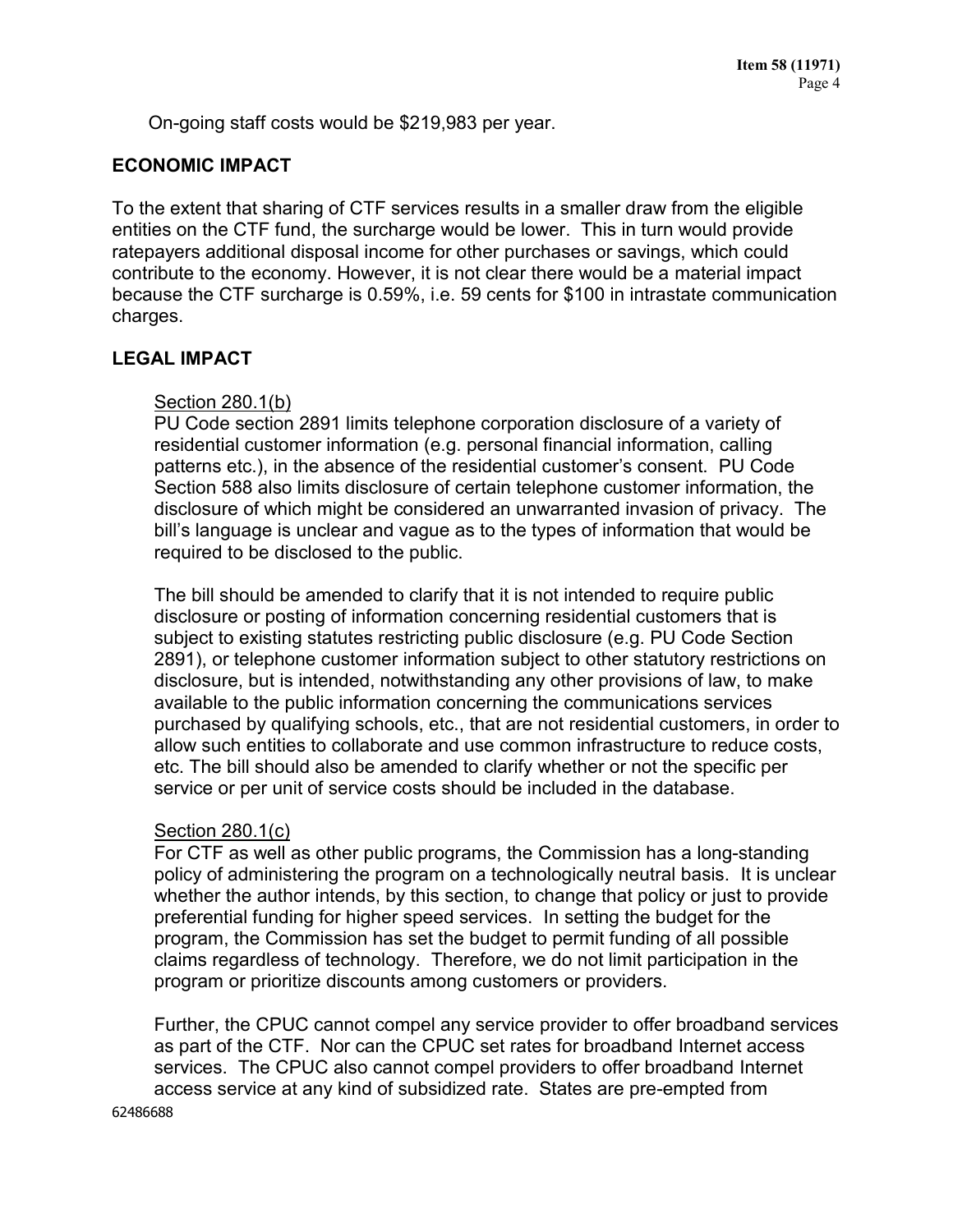regulating broadband Internet access service, and to the extent that the bill contemplates a CPUC role in ensuring that such broadband services are a part of the CTF, the CPUC's role would be extremely limited. It is unclear whether the terms "high-quality communications services" in the bill means "broadband Internet access", and if it does, and the FCC has categorized broadband Internet access as an "information service", to which the CPUC has no jurisdiction.

In addition, the proposal that the CPUC should revise the CTF "to give priority to using moneys … for advanced high-quality communications services over legacy communications services" would potentially create a conflict with other provisions of the PU Code governing this program, and more broadly, governing all of the CPUC's public purpose programs. This change should not be made in isolation here, but would require a more comprehensive review of companion statutes.

Furthermore, if the CTF program is required to favor broadband over legacy services, and the surcharges are collected on legacy services, the customers of legacy services would be paying to support subsidies on services they are not getting, while the customers getting the broadband service(s) would not be paying the surcharges.

# **LEGISLATIVE HISTORY**

None.

# **PROGRAM BACKGROUND**

The California Teleconnect Fund (CTF) subsidizes a 50% discount on specific communications and broadband Internet access services for eligible schools, libraries, government and hospital district-owned healthcare facilities, community colleges, the California Telehealth Network, and community nonprofit organizations. The subsidy is funded through a surcharge on telephone customers' bills, currently set at 0.59% of intrastate telephone charges.

The CTF is one of the Commission's universal service public purpose programs. There are currently more than 7,000 participating entities, including more than 5,000 community organizations. Program expenditures are projected at approximately \$92.4 million for fiscal year 2013-14, representing more than 16% of the Commission's universal service budget.

# AB 3643

62486688 Even before the U.S. Congress passed the landmark Telecommunications Act of 1996, the California legislature recognized that the cornerstone of state and federal telecommunications policy is affordable, ubiquitously available universal telephone service. Assembly Bill 3643 (1994 Cal Stats. ch.278), enacted in 1994, called for the Commission to open a proceeding to examine the definition of universal service, declaring that, "Advanced telecommunications services should be made available as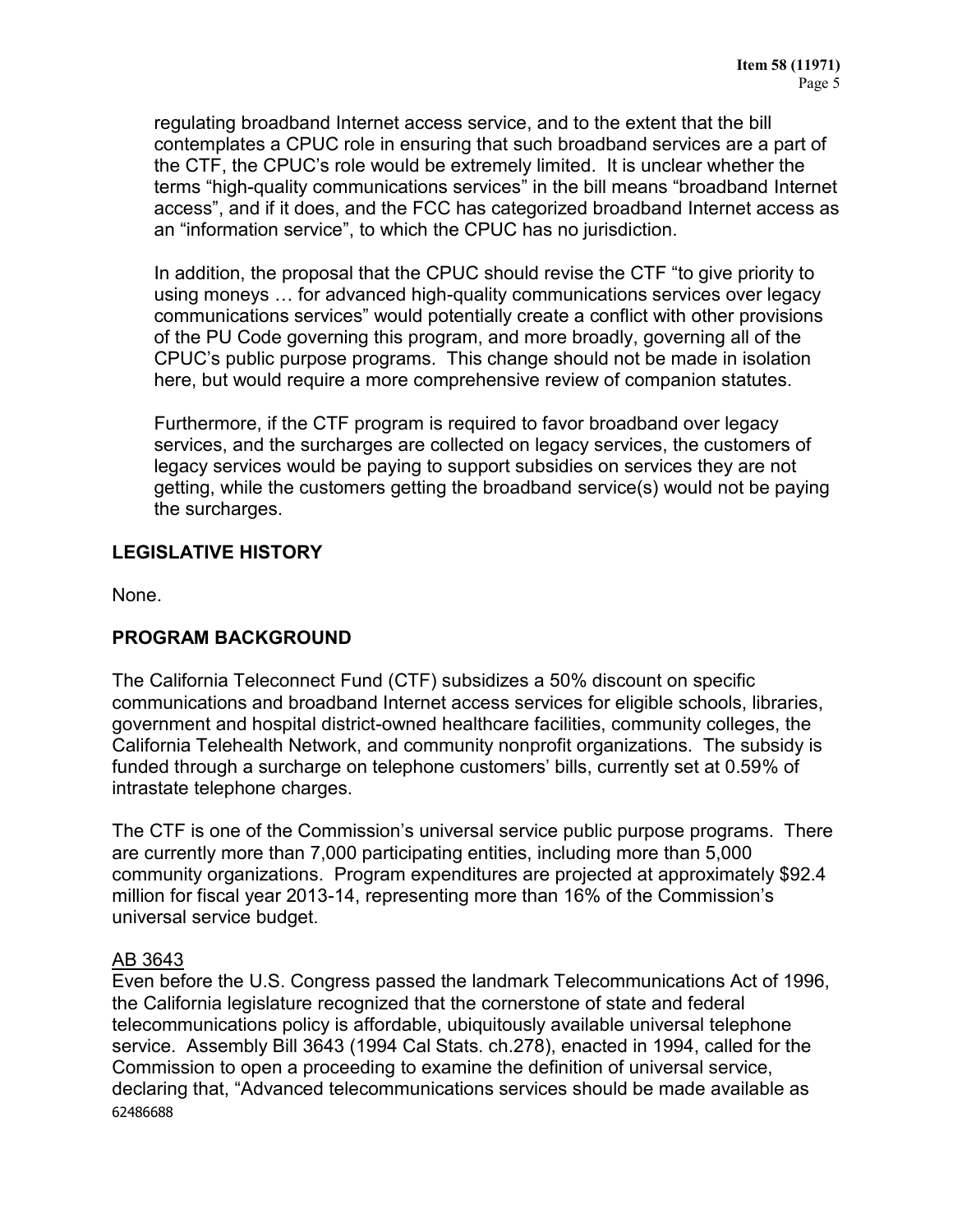ubiquitously and economically as possible to California's citizens, institutions, and businesses."

# D. 96-10-066

The Commission opened a proceeding (R.95-01-020 and I.95-01-021) in January 1995 and issued new universal service rules in light of the opening of monopoly markets to competition. (D.95-07-050.) In response to the federal Telecommunications Act of 1996, which intended to promote competition and reduce telecommunications regulation, and the principles expressed in AB 3643, the Commission later issued D.96- 10-066 finalizing the new universal service rules. That decision created a discount program for qualifying schools, libraries, hospitals, health clinics, and community-based organizations through a California Teleconnect Fund (CTF), required end users of telecommunications services to contribute to the fund through a surcharge, and required all telecommunications carriers to collect the surcharge.

# Cal.Pub.Util Code § 270

In 1999, the legislature adopted the program in statute "to compensate telephone corporations for their costs of providing universal service" (Cal.Pub.Util. Code § 270), and in 2003 the legislature created the Digital Divide Grant Fund within the CTF for pilot projects (Ca.Pub.Util Code § 280.5), although that fund has not been implemented. In addition, the Digital Infrastructure and Competition Act of 2006, provides that organizations in underserved areas that qualify for the CTF may receive services without charge from state video franchise holders. (Cal.Pub.Util Code § 5890.)

# D. 08-06-020

In 2006, the Commission opened Rulemaking 06-05-028 to review the telecommunications public policy programs. This resulted in D. 08-06-020, which expanded the category of eligible schools to include community colleges, while capping the annual total amount for community colleges; added Internet access services to the types of eligible services; allowed certificated and registered carriers to offer Internet access service without those services being subject to state regulation; and extended CTF eligibility to 2-1-1 Information and Referral Service providers and California Telehealth Network participants.

# **OTHER STATES' INFORMATION**

None.

# **SUMMARY OF SUPPORTING ARGUMENTS FOR RECOMMENDATION**

62486688 The proposed bill's rate comparison and prioritization proposals are consistent with the issues that the CTF OIR (R. 13-01-010) will be addressing. The database, while technically feasible, would need additional legal safeguards to ensure that no customer privacy information (protected under PU Code sections 588 and 2891 etc.) would be required to be disclosed to the public and would also require significant additional resources as detailed in the Fiscal Impact section.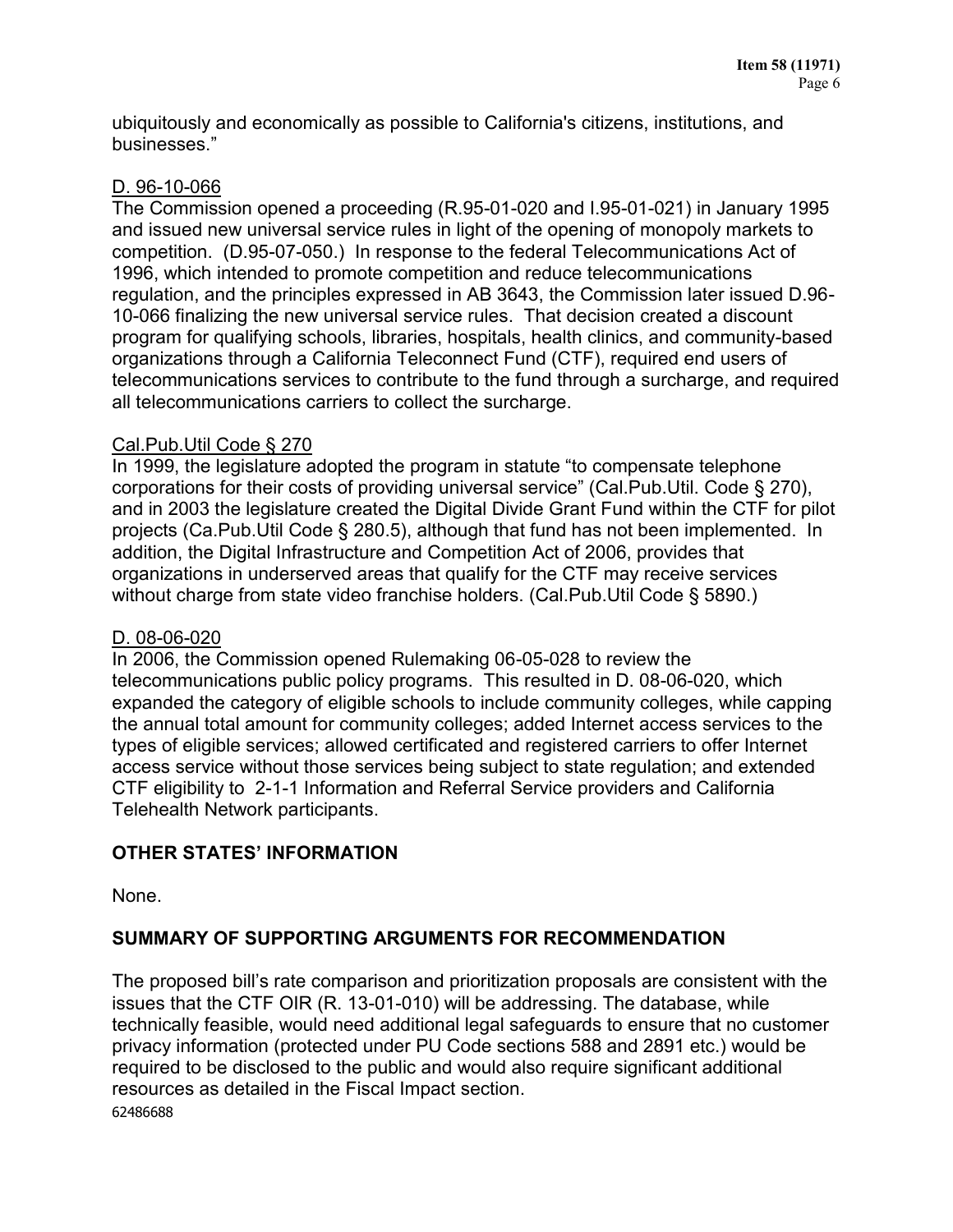# **SUMMARY OF SUGGESTED AMENDMENTS**

The bill should be amended to clarify that it is not intended to require public disclosure or posting of information concerning residential customers that is subject to existing statutes restricting public disclosure (e.g. PU Code Section 2891). It should further clarify that it is not intended to require public disclosure of telephone customer information subject to other statutory restrictions on disclosure. It should state that it is intended, notwithstanding any other provisions of law, to make available to the public information concerning the communications services purchased by qualifying schools, etc., that are not residential customers. This way, it would allow such entities to collaborate and use common infrastructure to reduce costs, etc. The bill should also be amended to clarify whether or not the specific per-service or per-unit of service costs should be included in the database.

Additionally, the bill is not clear on the prioritization process for determining priority of advanced high quality communication services over legacy communication services. The bill should add a clause to Section 280.1 (c), at page 2, line 20, after "services" delete the period and add: "as the commission deems appropriate." So that it reads:

"The commission shall revise the program developed pursuant to Section 280 to give priority to using moneys in the California Teleconnect Fund Administrative Committee Fund for advanced high-quality communication services over legacy communications services, as the commission deems appropriate."

# **STATUS**

AB 876 is pending hearing in the Assembly Utilities and Commerce Committee.

### **SUPPORT/OPPOSITION**

None on file.

### **VOTES**

Not applicable.

# **STAFF CONTACTS**

Lynn Sadler, Director Nick Zanjani, Legislative Liaison Michael Minkus, Legislative Liaison

[ls1@cpuc.ca.gov](mailto:ls1@cpuc.ca.gov) [nkz@cpuc.ca.gov](mailto:nkz@cpuc.ca.gov) [min@cpuc.ca.gov](mailto:min@cpuc.ca.gov)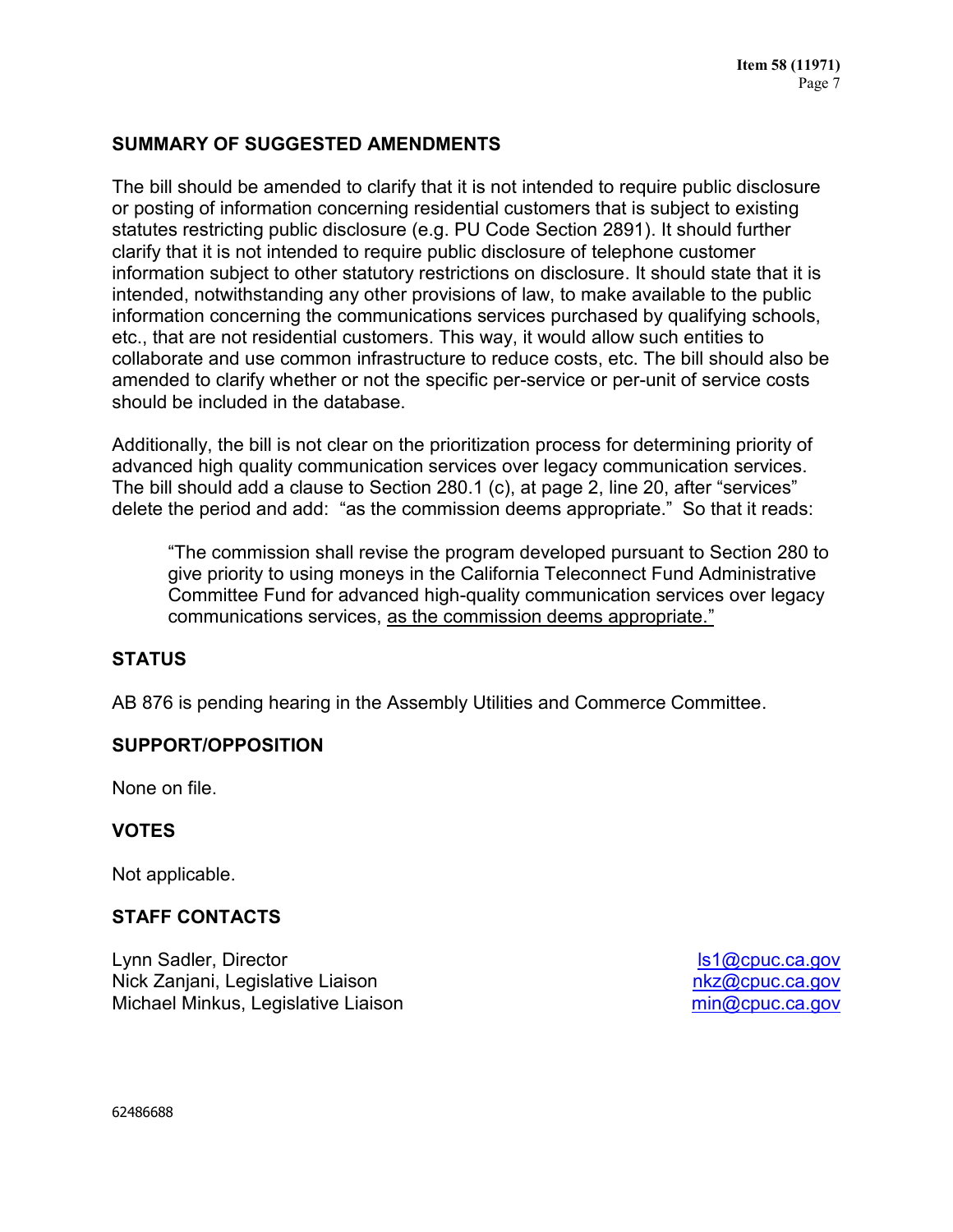#### **BILL LANGUAGE**

BILL NUMBER: AB 876 INTRODUCED BILL TEXT

INTRODUCED BY Assembly Member Bonta

FEBRUARY 22, 2013

 An act to add Section 280.1 to the Public Utilities Code, relating to telecommunications.

LEGISLATIVE COUNSEL'S DIGEST

 AB 876, as introduced, Bonta. Telecommunications: California Teleconnect Fund Administrative Committee Fund.

 Existing law requires the Public Utilities Commission to develop and implement a program funded by the California Teleconnect Fund Administrative Committee Fund to advance universal service by providing discount rates to qualifying schools, community colleges, libraries, hospitals, health clinics, and community organizations.

 This bill would require the commission to revise the program described above to give priority for advanced high-quality communication services over legacy communication services. The bill would require the commission to open a new proceeding or amend an existing proceeding to determine whether the rates charged to qualifying schools receiving financial support from the program are comparable to the rates charged to for-profit entities for comparable communication services. The bill would require the commission to establish, maintain, and make available to the public a database of communication services purchased by qualifying entities receiving financial support from the program.

 Vote: majority. Appropriation: no. Fiscal committee: yes. State-mandated local program: no.

THE PEOPLE OF THE STATE OF CALIFORNIA DO ENACT AS FOLLOWS:

 SECTION 1. Section 280.1 is added to the Public Utilities Code, to read:

 280.1. (a) The commission shall open a new proceeding or amend an existing proceeding to determine whether the rates charged to qualifying schools receiving financial support from the program developed pursuant to Section 280 are comparable to rates charged to for-profit entities for comparable communication services.

 (b) The commission shall establish and maintain a database of communication services purchased by qualifying entities receiving financial support from the program developed pursuant to Section 280 to allow qualifying entities to collaborate and allow for the use of common infrastructure to reduce costs, and make the database available to the public on the commission's Internet Web site.

(c) The commission shall revise the program developed pursuant to

62486688